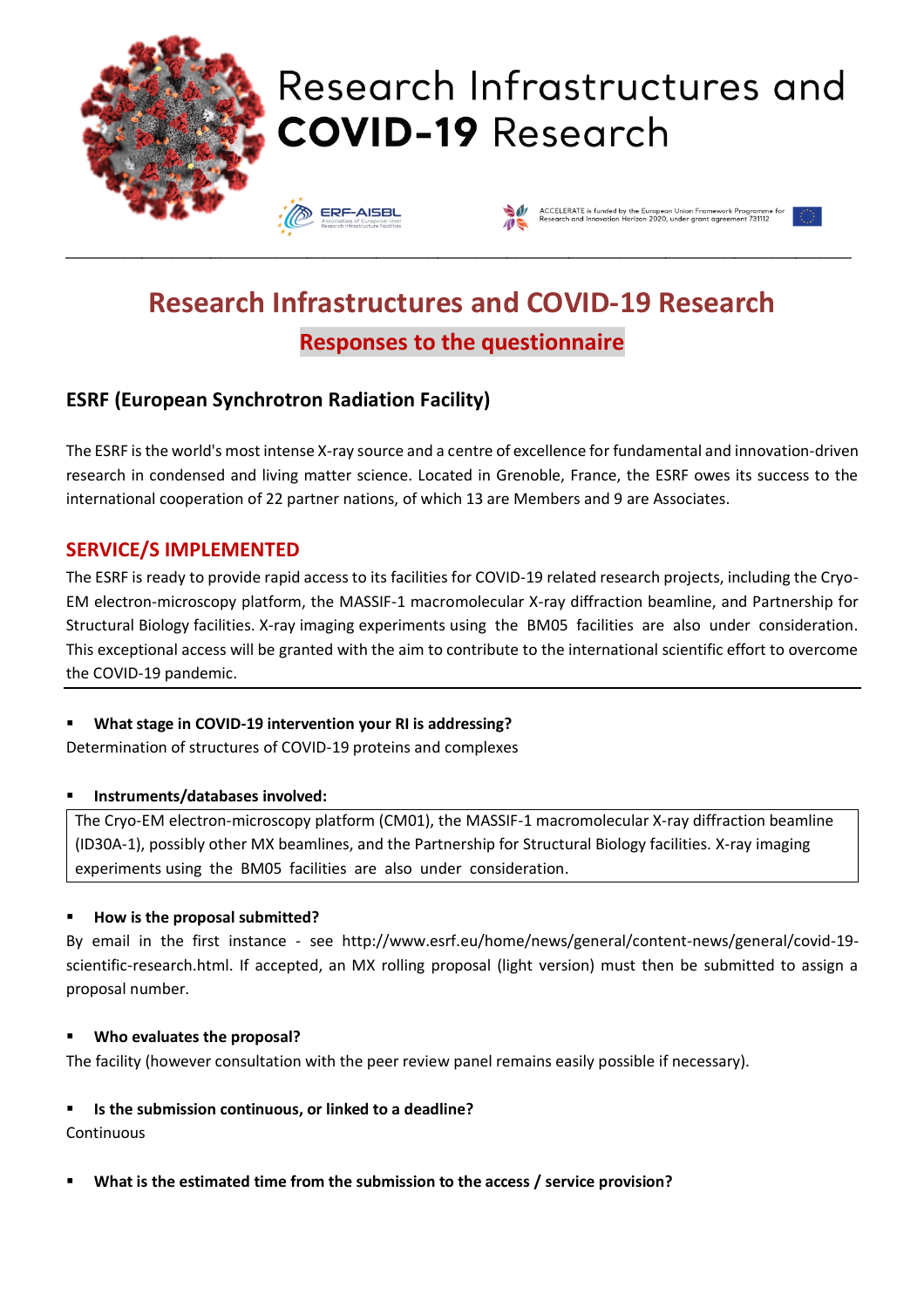

3 weeks

# **CHARACTERISTICS OF THE ACCESS**

**Restrictions**: No, open to all researchers worldwide although member and associate member countries will be given preference.

**In the case of analytical facilities, modality of access allowed:** Remote access only, including our Mail-In service

**Comment for remote access only**: ESRF (European Synchrotron Radiation Facility)

| Analytical Facilities: If on-site access is allowed, is mobility support<br>available?                          |                        |
|-----------------------------------------------------------------------------------------------------------------|------------------------|
| All RIs: Is the access free for non-proprietary research?                                                       | <b>YES</b>             |
| All RIs: Is commercial access available at reduced prices?                                                      | <b>MAY BE POSSIBLE</b> |
| Analytical Facilities: Are there limitations regarding the type of samples?                                     | <b>YES</b>             |
| Analytical Facilities: Are there special requirements for shipment of the<br>samples?                           | <b>YES</b>             |
| Analytical Facilities: Are there specific requirements regarding the<br>preparation or handling of the samples? | <b>YES</b>             |

**Additional comments related to the questions above**: Industrial clients can access the ESRF for COVID-19 research under the standard arrangements. Maximum biosafety level allowed is L2 (depends on instrument/platform used). All samples/shipments must be sent using the ISPyB database so they are tracked. For MASSIF-1 cryogenically cooled samples should be mounted on SPINE sample holders in SC3 pucks.

## **ACCESSIBILITY OF THE PUBLICATION AND DATA**

| Is there any requirement to publish in open access journals?               | No, this is not obligatory but is<br>recommended. |
|----------------------------------------------------------------------------|---------------------------------------------------|
| Is the data generated associated to metadata and is it publicly available? | <b>YES</b>                                        |
| If yes, what is the embargo period?                                        | 3 years                                           |
| Where is the data or metadata published? (e.g. in the institution's        | In the ESRF's ICAT catalogue                      |
| catalogue, in other open data repositories, etc).                          | (https://icatproject.org/ for details             |
|                                                                            | and https://data.esrf.fr/ for access)             |